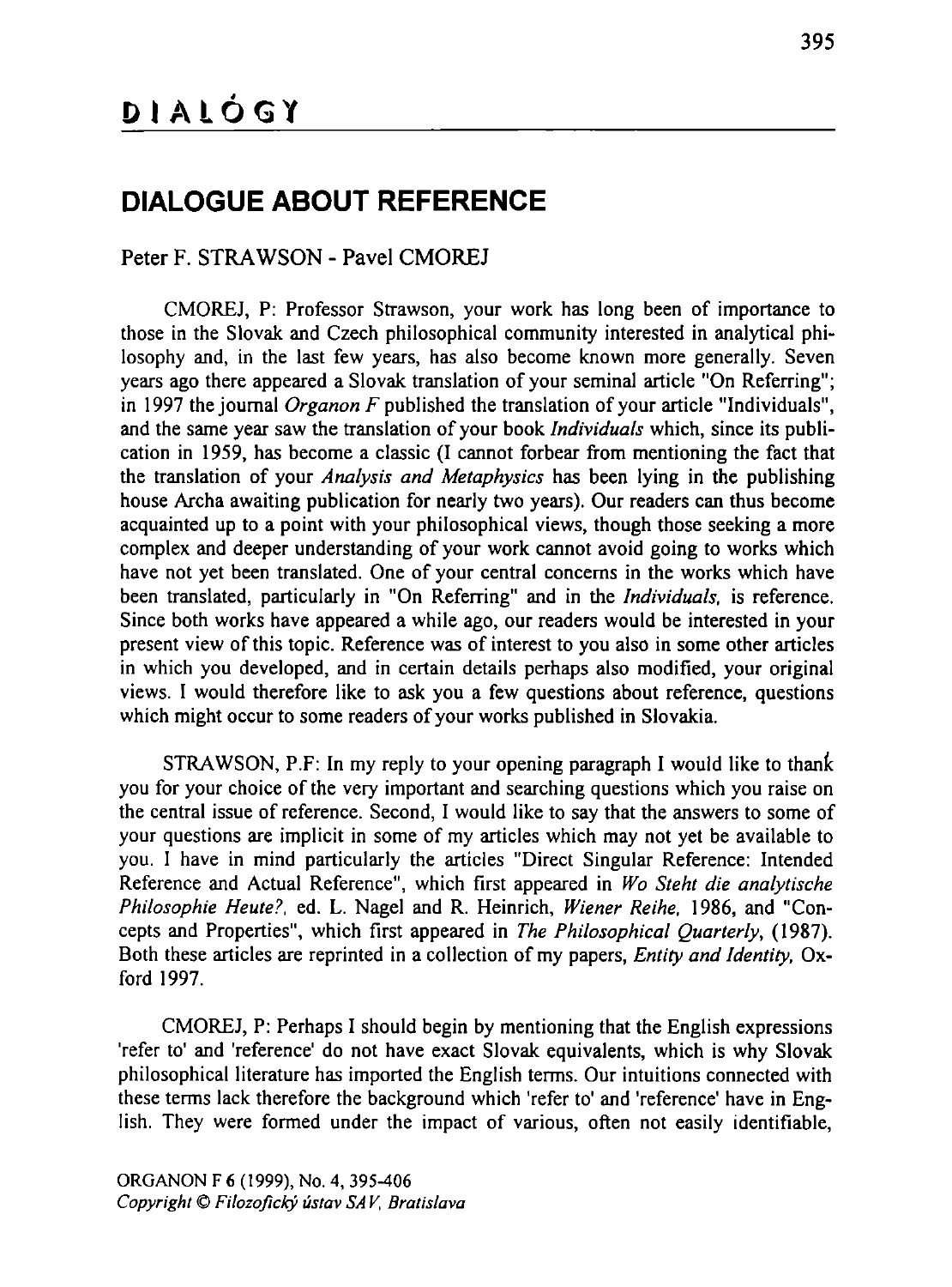**views and conceptions about reference, rather than in everyday use o f these terms in the natural language. I mention this only because some o f m y questions might reflect the difference in the understandingo f these terms.**

**English-speaking philosophical literature uses the term 'reference' in several senses. In many contexts it means the object referred to by the referring entity, that is, the object often called** the referent of this entity. This use of the term 'reference' sel**dom leads to misunderstanding: the context makes it usually clear that the author has**  $\frac{1}{2}$  **in**  $\frac{1}{2}$  **h**  $\frac{1}{2}$  **for** *the* **referring entity**. This sense of the word 'reference' can be **ignored for the present purposes and in place o f 'reference' w e can consistently use 'referent'.** 

**'Reference', however, has also some further meanings which are not only more important but also more interesting. In your work, 'reference' seems most often to mean a certain** *act* **performed or made by a speaker. Since what is under consideration here is an act performed by a speaker, I assume that you have in mind a speech act. In what way does this act differ from other speech acts? Would you consider every act o f referring to b e a speech act performed in the presence o f another person or audience?**

**STRAWSON, P.F: I agree that the term 'reference' is sometimes used for the** *object* **and sometimes for the** *act* **o f reference. The act may b e performed by a writer as well as by a speaker and is normally audience-directed, though the audience need not be** present to the performer of the act at the time of its performance. I say 'normally' audience-directed because of the case of soliloquy and private diary writing: Though **one could also say that these are limiting cases o f audience-direction where the audience is the performer himself.**

**CMOREJ, P: D o you take reference to be an intentional act directed at a referent o f the used linguistic expression? What if the speaker does not know which particular object** is the referent of the description? To what object is then his intentional act **directed?** 

**STRAWSON, P.F: Provided that there exists, and is known or believed by the speaker to exist, just one object or person t o which the speaker's definite description as used in the circumstances uniquely applies, then the speaker's intentional act is directed to that object or person, whatever or whoever it or he may b e even i f the speaker possesses n o other identifying knowledge o f the object or person in question. If there is just such an object or person (i.e. one to which the description in the circumstances uniquely applies), but the speaker neither knows nor believes there is, then** the speaker performs no intentional act of reference at all, *unless* he thinks his **audience will interpret him as using the description to refer to some other object or he heat he** *n* **indeed intend to refer; in that case**, **his intended act of reference is directed to that other object or person.**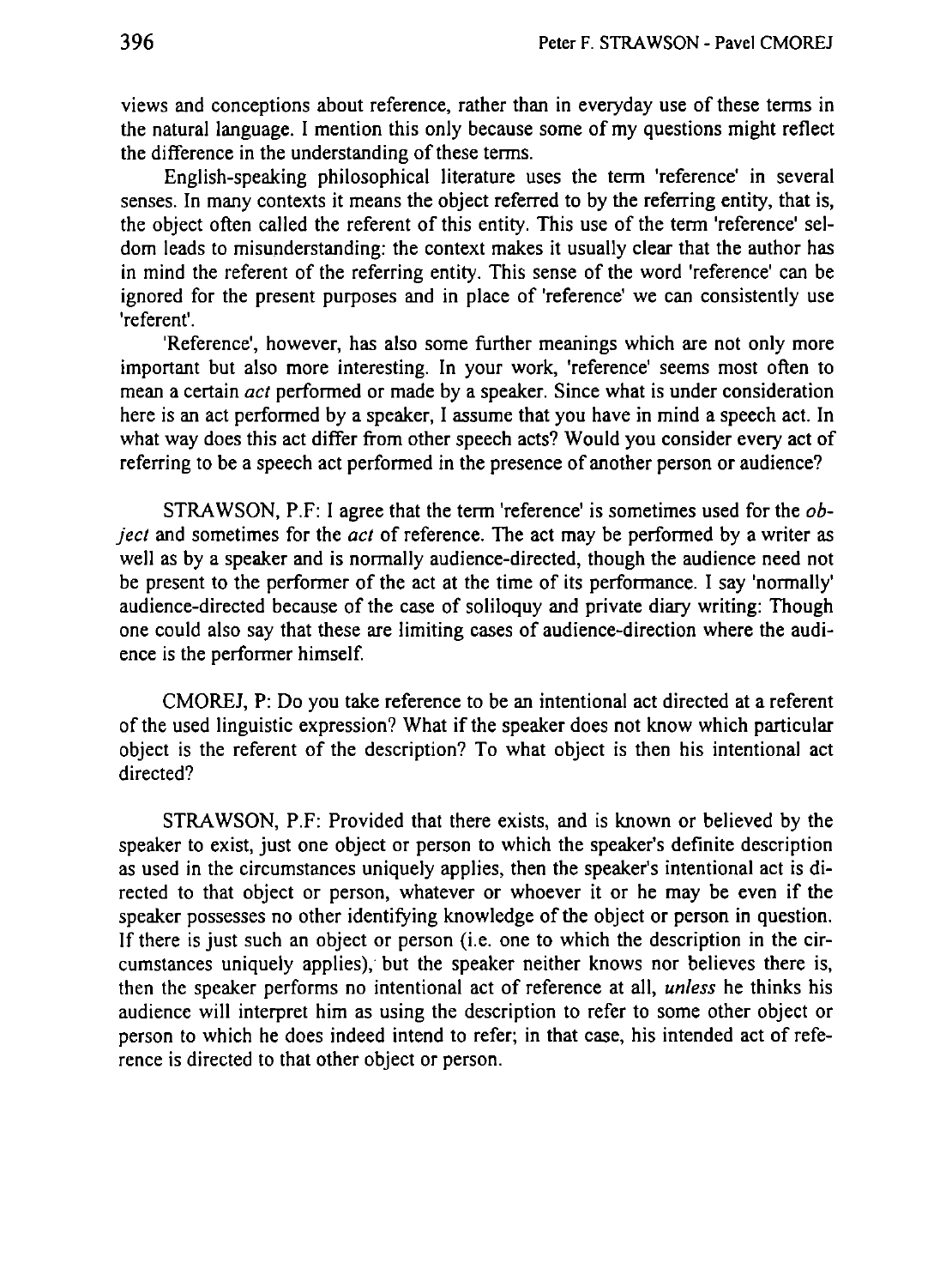**CMOREJ, P: The expression 'reference' is often used to point t o a certain** *relation* **between the referring entities and the referents, or perhaps t o some other entities.** I assume that you will not have objections to such relational understanding of refe**rence. For it seems to m e to be required by the logical analysiso f the statementso f the form 'X refers to an entity E' (here it seems reasonable to assume that other entities** - such as time, states of affairs, the context in which the term is used, etc. - also enter **this relation, but this may be left aside here). With respect to relational understanding o f reference there appears the question as to which entities are doing the referring. A s I already suggested, in your article "On Referring" you explicitly express the view that the referring entities are persons.**

But referring entities are often taken to be linguistic expressions. Indeed, my im**pression is that this may even be the dominant position in contemporary literature. Your work too contains formulations which suggest that you consider also linguistic expression to be referring entities, though I feel that this is reference in some secondary, derived, sense. In the above mentioned article you objected against reference by linguistic expressions when you argued that '"mentioning" or "referring", is not something an expression does; it is something that someone can use an expression to** do. Mentioning, or referring to, something is a characteristic of a use of an expres**sion<sup>1</sup> . Does this remain your present standpoint? Does it not seem to you that beside this understanding of reference, according to which it is persons who refer, we might also need a notion o f a referential relation where linguistic expressions feature as the referring entities?**

**STRAWSON, P.F: Viz. the answer to the next question.**

**CMOREJ, P:** Let me please give a reason for asking that last question. Let's as**sume that D is a description which describes a person P, e.g. the well-known K. Donnellan's description 'the man drinking a martini'. K. Donnellan wrote that 'in the referential use** of a definite description we may succeed in picking out a person or a **thing to ask a question about even though he or it does not really fit the description'. Though I have not come across reference o f this kind in your work, yet i f it is persons who refer, then it seems to m e that w e have to take it into account. That means that a person may**, by **means** of D, **refer** to a **person** P, who fits the description D, as well as **to one who does not fit it, e.g. a person who is not drinking a martini but some other drink. Might this not constitute a sufficient reason for introducing a referential relation between linguistic expressions and objects which correspond to them? Is this not required by the need to distinguish the case where a person refers to the same object as the used linguistic expression from the case when he is referring to an object other than this expression?**

**STRAWSON, P.F: I take the last two questions together. I assume the relevant expression used to be a definite description and call it 'the expression' and its user I shall call 'the speaker'. In a particular case in which (a) the expression is used by the**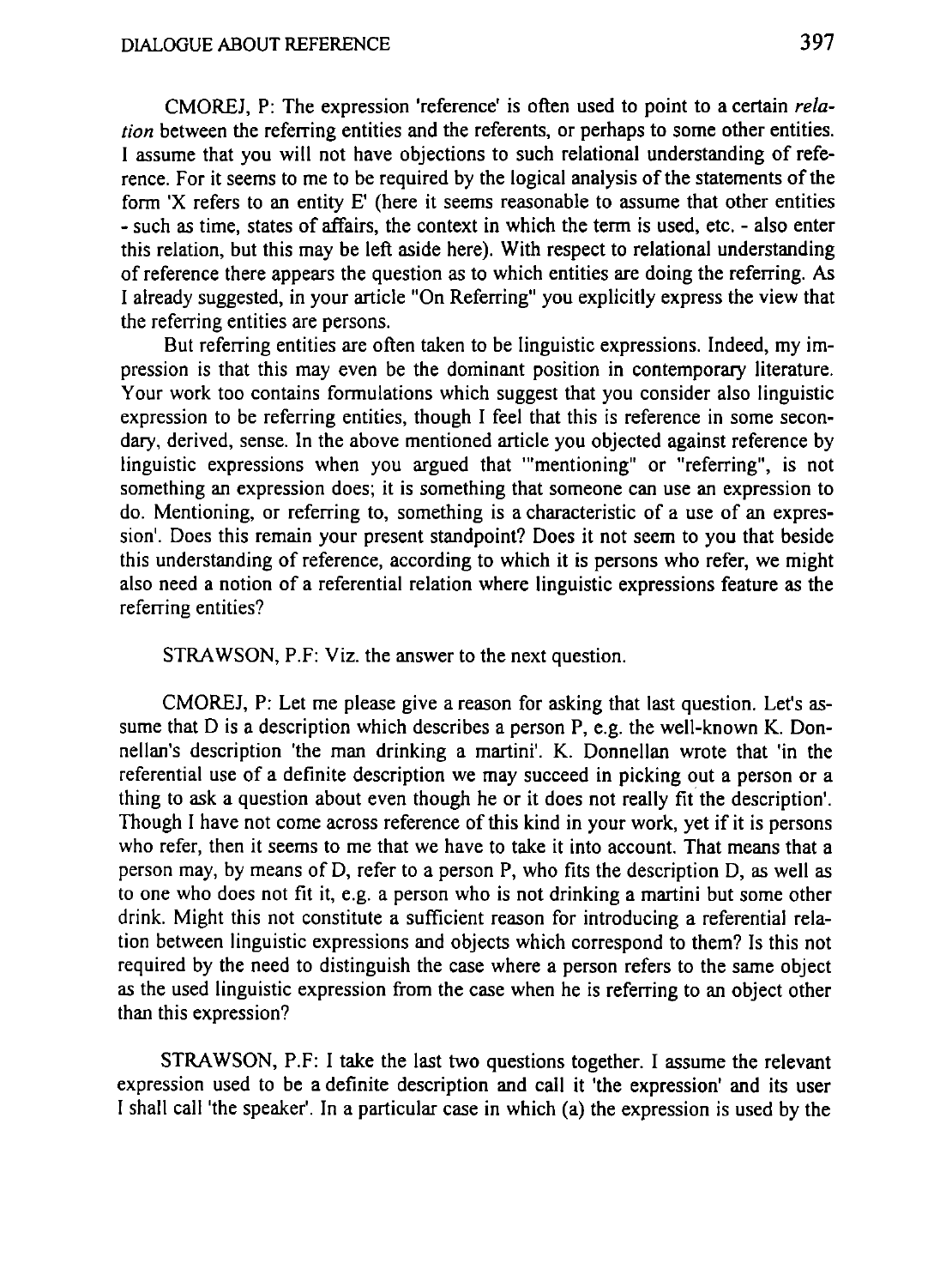**speaker with the intention of referring to a particular object and (b) the expression correctly applies to the object and (c) the audience correctly identifies the intended object, w e have a fully successful and satisfactory case o f identifying reference and both** *the speaker* **and** *the expression* **may correctly be said to refer to the object in question. In a case in which condition (a) and (c) are satisfied but condition (b) is not, it may** *still* **be correct to say that the speaker and that the expression** *as used* **in those circumstances both refer to the object in question; though it may be as well to add that though the expression in question was** *used* **by the speaker to** *refer* **to the object in question, the** *expression itself* **does not** *really* **refer to that object in the circumstances, but, if to any at all, then to some other.**

**CMOREJ, P: Since 1 cannot but agree with your claim that 'the expression itself does not refer to anything' ("On Referring"; I'm not sure, however, that this applies to all expressions, e.g. mathematical ones), it must be added that this relation depends also on time, states o f affairs, context and other factors, and so is not a relation constituted solely by expressions on the one side and objects corresponding to them on the other. It is not the expression as such which is referring, but expression in such and such a time, states of affairs, context, etc. This reference is not a binary relation between expressions and their referents, but between expressions, states of affairs or possible** worlds, moments of time, etc. on the one hand, and referents on the other. **The expression 'The American President' itself does not refer to anything: its referent depends also on the states o f affairs, time and perhaps other factors.**

**A relational construal of the expression 'reference' is therefore at least ambiguous: according to one of its meanings it is people who refer; according to another it is (some) linguistic expressions. There is a close relation between these two senses o f reference: we usually employ the description D to refer to an object which D refers to** at the time of its use; this fact explains, and up to a point also justifies, the use of same **term 'reference' in both cases. In this context there appears the question regarding the**  *relation* between these two notions. Do you consider these are two independent no**tions or do you think that reference by expressions is derived from reference by persons, so that the former might be determined by means o f the latter? What would such determining look like?**

**STRAWSON, P.F: (First, with your parenthetical point about e.g. mathematical expressions and perhaps some other designations of abstract objects, I am inclined to agree: their reference, in a given language or system may stand constant independently of circumstances of use). On the major point about the relation,** *in ordinary cases,* **between reference by persons and reference by expressions: a person P in circumstances C refers to an object O by the use o f an expression D; and the expression D, as used by P in C, also refers to O. The two notions of reference are certainly not independent of each other, but neither does it seem to me that either is** *determined* **by the other. Rather they are mutually dependent and co-equal in standing.**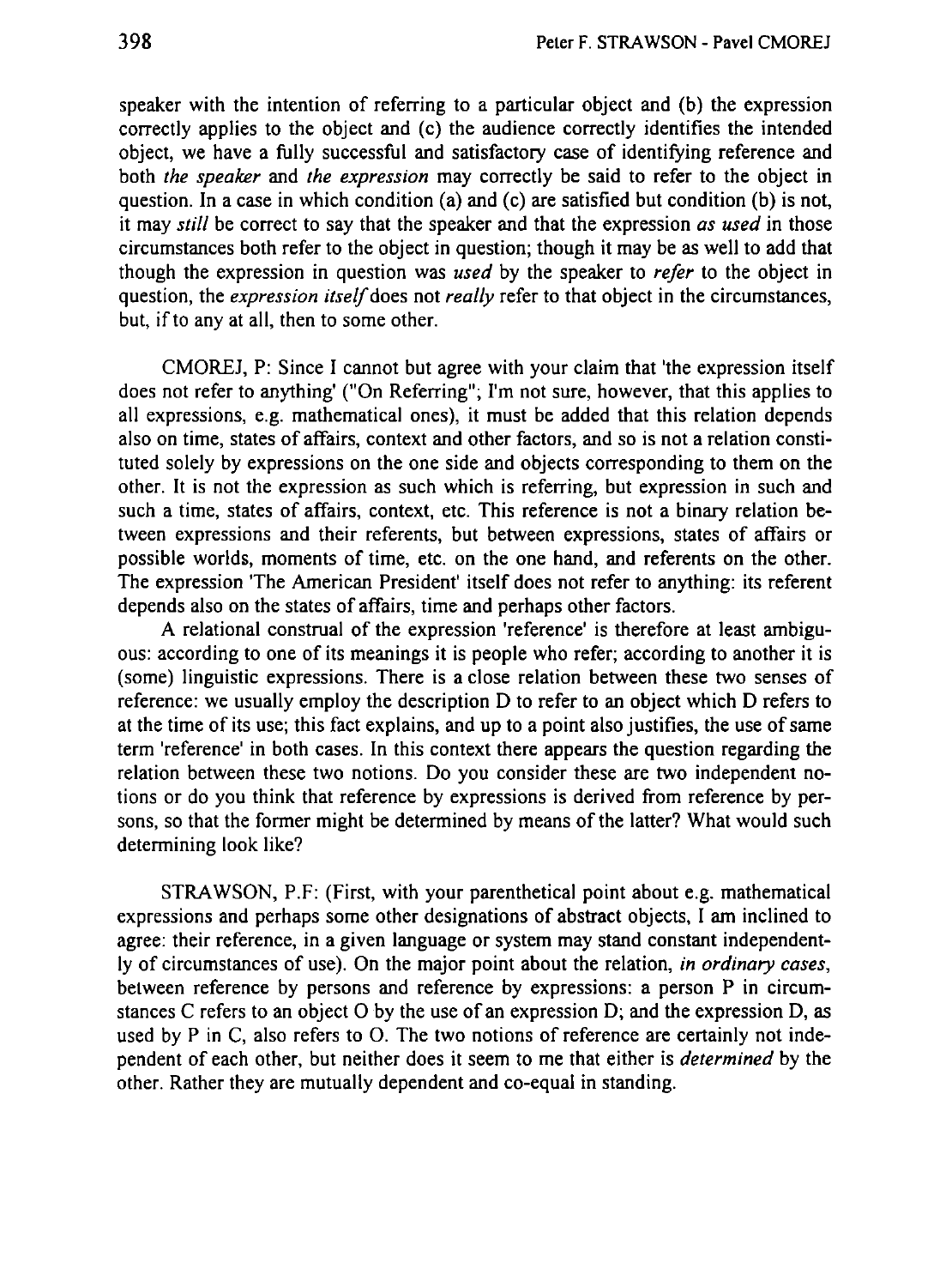**CMOREJ, P: In the case of reference by persons it is not clear to me whether the person using the description D can refer to an object O only when he knows that O is the referent of D, or whether he can refer to it also when he lacks that knowledge, though he knows that there exists exactly one object fitting the description D. In your** *Individuals* **you wrote 'that in order for an identifying reference to a particular to be made, there must be some true empirical proposition known, in some not too exacting sense of this word, to the speaker, to the effect that there is just one particular which answers to a certain description' (p. 183). This, however, does not as yet entail that the speaker must know the referent of the description D, that is, that he must know who or what is its referent. For example when we hear someone singing in the adjoining room, we shall know that the expression 'The person who is singing in the adjoining room' is true, but w e do not have to know what particular person it is (I assume that we know that there is only one person in the room and that the room does not contain some machinery broadcasting or reproducing singing).**

**To take another example concerning the same problem. Does a person refer to the President of the USA if he 'knows' that the USA have only one President, and claims that 'The President of the USA is a Democrat', yet does not know that the President of the USA right now is Bill Clinton? And is one referring to him if one takes for the President of the USA a person who is not so? We could formulate the problem in the following way: let's assume that a person X knows while a person Y does not know, that Bill Clinton is the President o f the USA and that they both use the given sentence at the same time. Can we then say that they are both referring to Bill Clinton? And could we say this even if the person believes that the President o f the USA is someone else?**

**STRAWSON, P.F: Part of my answer to this question is already given in the answer to your third question. If the speaker knows there is just one person who currently fits the description, then he is referring to that person, even if he has no other identifying knowledge of him. Thus both X and Y in your second example are referring to Bill Clinton** *except in the case* **where Y thinks the President is someone else o f whom he knows. In that case a person Y can be said to be referring** *in intention* **to that other person, although it may or must be added that, in the circumstances, the expression he uses** *really* **refers to Bill Clinton.**

**CMOREJ, P: Some descriptions describe objects which either no longer exist or don't yet exist, e.g. 'the first President of the USA', or 'The last Pope elected in the 21st century'. To whom does a speaker who uses such a description refer? Given that the first of the given descriptions does not satisfy the existence requirement, a speaker who says today 'The first President of the USA was murdered' speaks neither truly nor falsely - something which a historian would, presumably, be less than happy with. The referent of the second description presumably does not exist yet; this implies that the prediction 'The last Pope elected in the 21st century will be an Arab' also lacks truth-**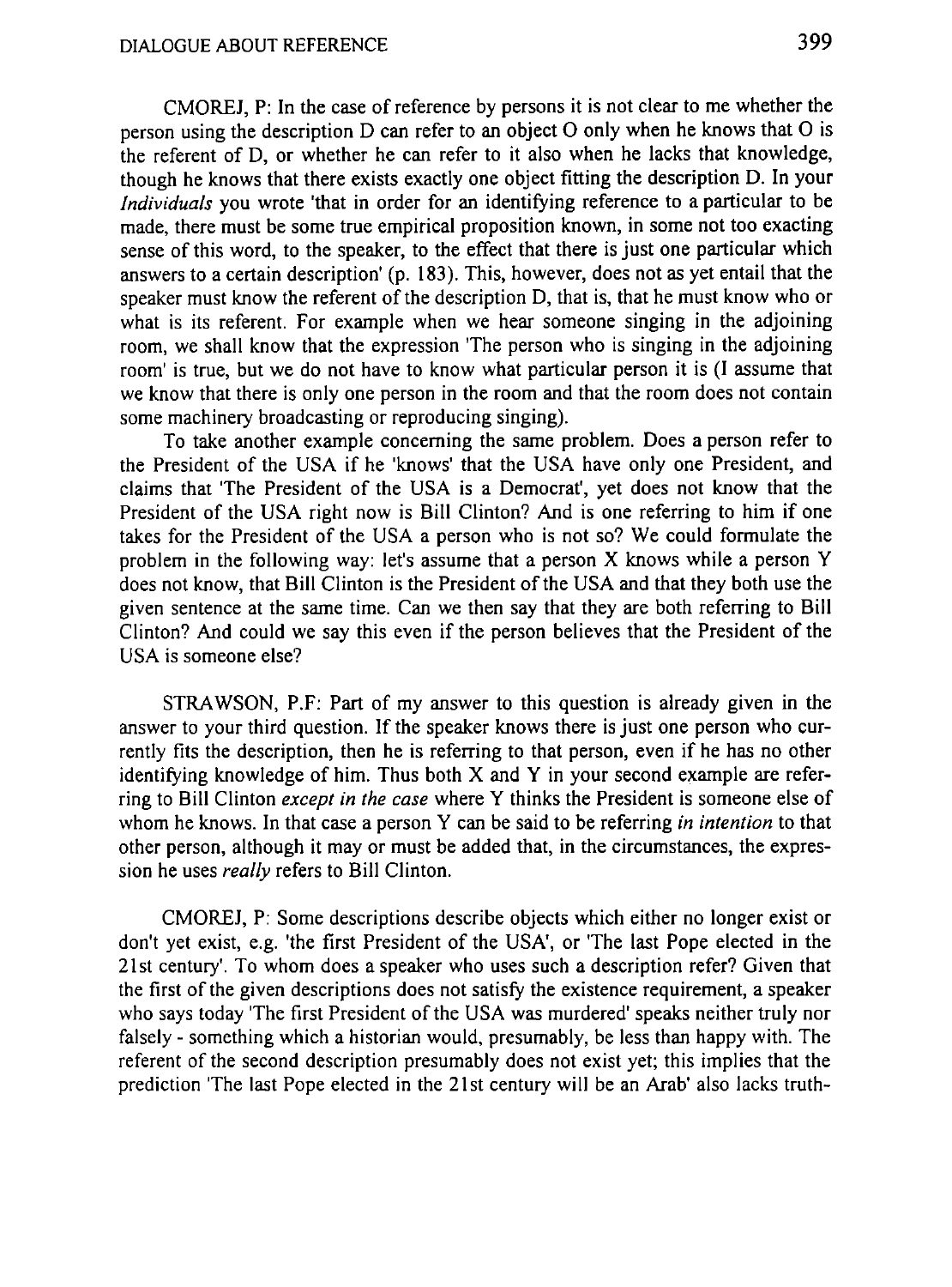**value, which in turn might distress a prognostician. Or can w e say that the referents o f these** descriptions do nevertheless exist in some way?

**STRAWSON, P.F: The circumstances that the object which uniquely fits the description** *no longer* exists makes no difference at all to the genuineness of the refe**rence. Thus the speaker who says 'The first President o f the USA was murdered' refers to Washington and he says something false. The speaker who says 'The French Emperor who was defeated at Waterloo died o n St. Helena' refers t o Napoleon and says something true. The case o f a description for which there does not yet exist, though there may in the future exist, an individual which uniquely fits it is different. The speaker, to use Donnellan's terms, does not make a referential, but an attributive or hypothetical, use o f the description. Thus, in your example, 'Whoever turns out to b e the last Pope elected in the 21st century ...'. Or, in the case o f a man who hopes for children but as yet has none and says 'My son will follow in my footsteps' he is saying** 'If I have a son, he will etc.'.

**CMOREJ, P:** I have already asked you the question to what object the inten**tional act o f reference is directed when the person using the description D does not know which particular object is being described by this description, though he knows that there exists precisely one object fitting the description D. Could not this object be the sense or the intension o f the description D (I have here in mind Frege's sense or its** *explicatum* **in intensional semantics, or something similar)?**

**STRAWSON, P.F:** It follows from my answer to your third and seventh ques**tions that m y answer to this question must be: No, the object o f the act o f reference is the object the description fits and** *not* **the sense o f the expression.**

**CMOREJ, P:** Let's **turn** now to the reference of certain categories of expressions. **In your works, at least those accessible to me, you are concerned primarily with reference** of expressions which take the place of the subject in subject-predicate state**ments** of the form  $F(x)$ . You seemed less concerned with statments of the form  $G(x_1, ..., x_n)$ **xn) in which G is an n-argument predicate. If I understood you correctly, any argument**  $a_i$  of the predicate G in the statement  $G(a_1, a_2)$  refers to the same object as in the sub**ject-predicate statement P^). I am, however, uncertain whether this is the case also when G is an intensional predicate, such as e.g. the expression 'to think of. For the** truth of the statement 'X is thinking of  $D'$ , where D is a description of a certain objet **does** not seem to depend on whether D satisfies the requirement of existence and **uniqueness.** We can think of the president of a country which at the moment happens **to** be without a president. Doesn't this possibility have an effect on the reference of **the expression D in the above statement? And would it not, in this case, b e more suitable** to take sense, perhaps intension of the description D, as the referent of D?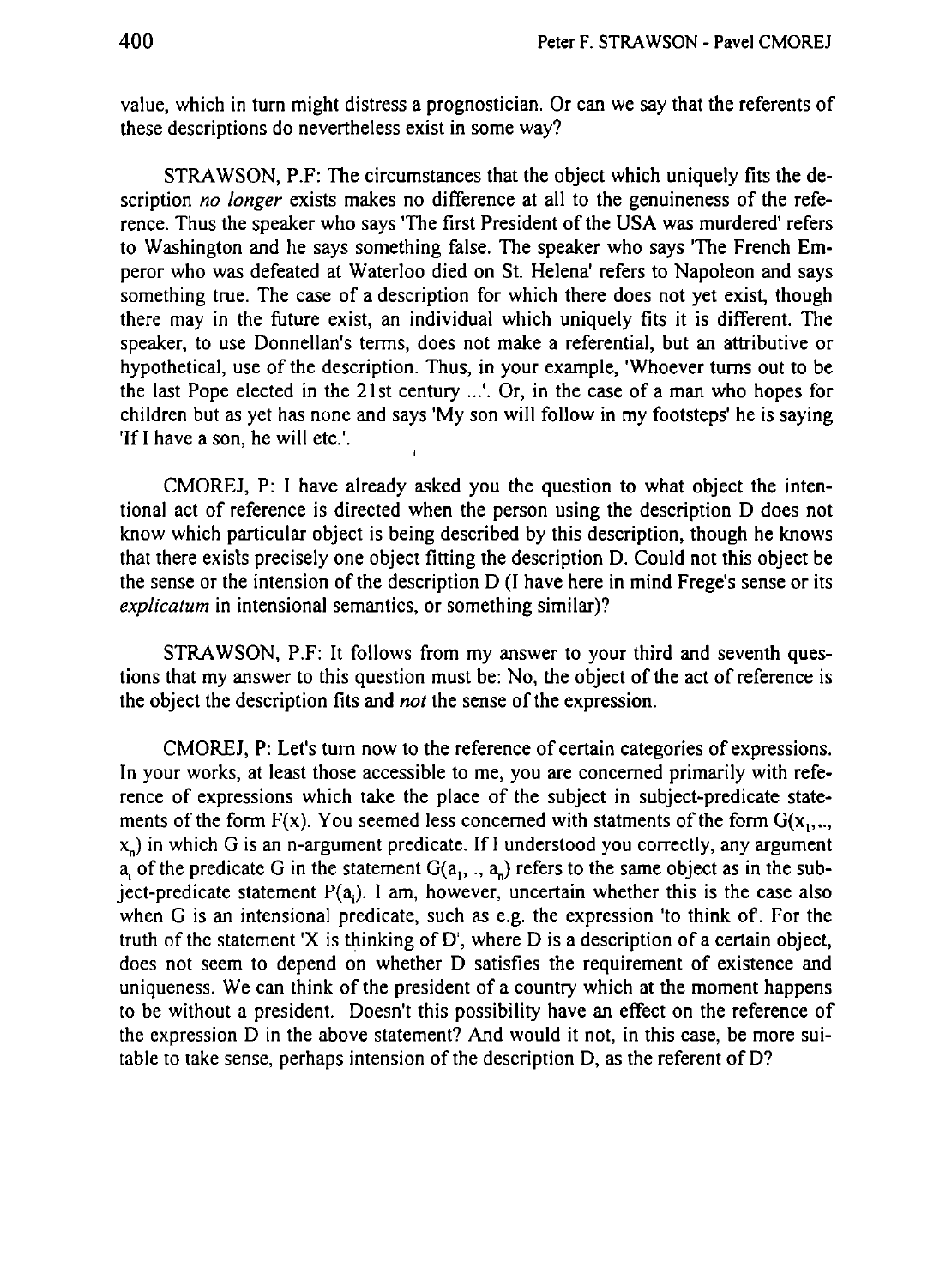**STRAWSON, P.F: 'Thinking of. Consider 'I am thinking of the King o f France<sup>1</sup> . Uttered in the context of a historical discussion, this might be a true remark, the description being used perhaps to refer to Louis XIV. Taken out of any such context and uttered today, no reference is made by its use; the remark, however, does not lack a truth-value, but is simply false (see my "Identifying Reference and Truth Values") unless uttered by some old-fashioned royalist who believes, o f someone X, that X is by right of descent, the true King of France; in which case the reference is made to X, and the remark is true.**

**CMOREJ, P: A similar possibility seems to arise when a statement of the form**  $F(X)$  or  $Q(x_1, \ldots, x_n)$  is within the scope of some modal operator or some propositional **attitude expression. What, e.g. does the description 'The President of the USA<sup>1</sup> refer to in the statement 'It's possible that the President o f the USA is a Republican', or in the statement 'X believes that the President of the USA is a Republican'? Does there seem to you to be any point in thinking about reference of such expressions in contexts of this kind?**

**STRAWSON, P.F: Viz. my answer to the following question.**

**CMOREJ, P: The answer to the last three questions depends evidently also on whether one accepts the principle according to which the staement S' obtained from the** statement S by means of replacing the referring expression D by expression D' **which refers to the same object as does D, has the same truth-value as the statement S. What is your view of this principle? In this connection there also emerges the question whether the referent of a compound expression is unequivocally determined by the referentso f its constituents.**

**STRAWSON, P.F: Here we enter the tricky area o f modal or propositional attitude contexts. I shall say that when an expression D is used** *directly or purely referentially* **in such a context, then the replacement of D by another expression having the same reference as D does preserve the truth-value of the original statement. In these cases the principle of substitutability of co-referential expressions salva veritate holds good. But of course an expression D in such a context is often not used in this way as illustrated in the two examples in your question 11. The question of the reference here does not normally arise; though it is perhaps worthwhile adding that there might be** someone X acquainted with recent gossip but profoundly stupid or ignorant of Ameri**can** politics of whom it could truthfully be said using the expression 'the President of **the United States' purely referentially, that X believes that the president o f the United States (i.e. Clinton) is a Republican. So both types o f use occur; and examples o f both can readily be devised.**

**CMOREJ, P: Your conception of individuals is very tolerant and, in the good sense of the word, broad. In your article "Individuals" you wrote: 'So an individual is**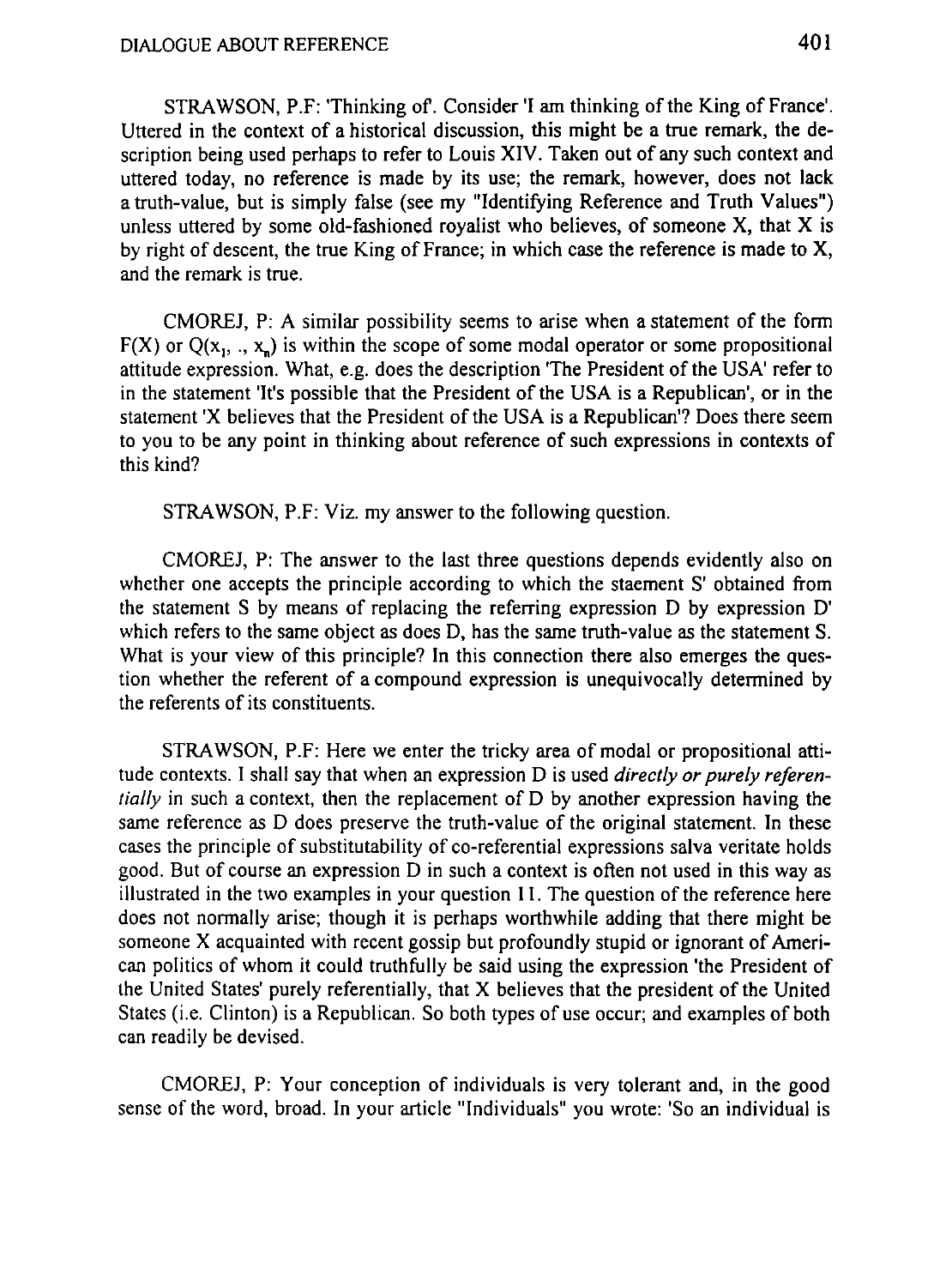**anything** which exists which is, in principle, an identifiable object of singular refe**rence'.** Can this be understood so that truth values too are individuals? Are they not **being referred to by the arguments o f the predicate 'the same' which appears in the proposition** 'The **truth-value** of the proposition that the president of the USA is **a Democrat is the same as the value o f the proposition that Bill Clinton is a Democrat'? In this connection I cannot help asking whether propositions too refer and whether their referents are, as in Frege, the truth-values.**

**STRAWSON, P.F:** The answer to the first part of your question is 'Yes'. The **truth-value** of a proposition may indeed by an identifiable object of singular reference **and hence an individual, as in the caseo f your cited proposition. But saying this gives m e n o reason for agreeing with Frege that** *propositions* **refer and have truth-values as their reference;** and I see no valid independent reason for accepting this.

**CMOREJ, P: Now I would like to ask a few questions concerning reference to universals. Every universal can figure as an object o f a singular identifying reference. What is unclear to me, however, is whether universals are being referred t o also by expressions which occur in predicates. The position taken by you in your article "Individuals" seems somewhat equivocal. For there you first offer the suggestion to consider as expressions designating or standing for universals also adjectives, common nouns and verb-stems which occur in predicates. Later, however you cast doubt o n this. At one place you write that 'singular reference to universals can (perhaps) properly be held to be effected, not only by grammatically singular reference substantival or noun-like expressions in subject positions, but equally by adjectives, common nouns or verb-stems figuring as parts o f predicate-expressions'; yet a few lines later you cast doubt o n this by presenting it as a 'controversial contention'. Here you are appealing to the philosophical tradition which 'interprets the notion o f being an object** of reference in such a way as to rule out the idea that a universal figures as an **object** of **reference** when it is expressed by an adjective, a common noun or a verb**stem occurring as a mere part o f a predicate expression'. Is this tradition your only reason for later doubting the original suggestion?**

**STRAWSON, P.F: Viz. the answer to the next question.**

**CMOREJ, P: Might this tradition not b e rendered doubtful by arguments such as:** 

**Wisdom is a rare quality Socrates is wise**

**Socrates has a rare quality ?**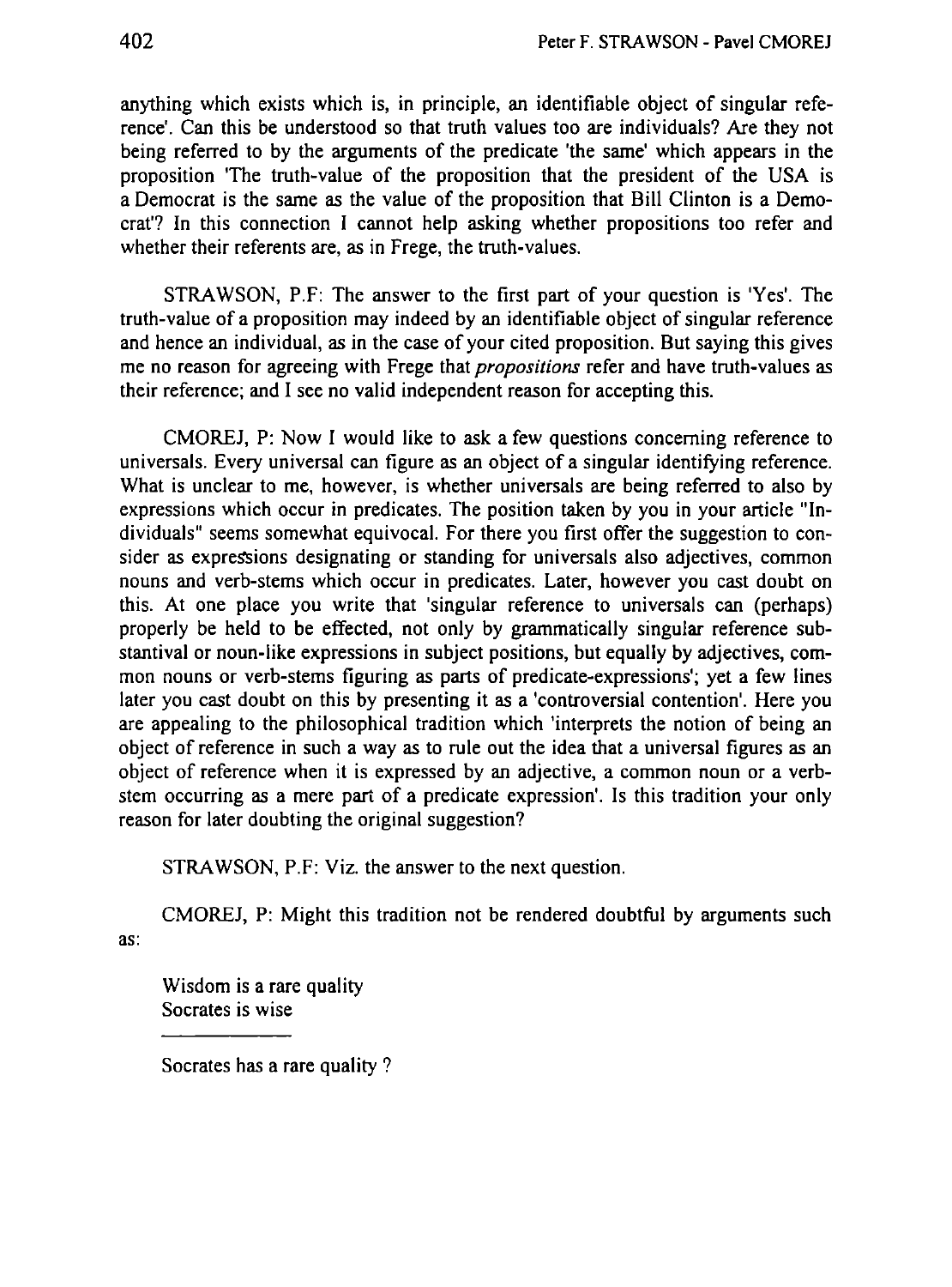**This argument seems intuitively valid. Will it, however, remain valid even when one** of the expression **-'wisdom', 'wise'** - do not refer to wisdom? Can the intuitive **validity** of such arguments be preserved unless both expressions refer to the same **thing or at least are s o connected that the noun expression 'wisdom' refers to the property** and the adjective 'wise' to the extension of this property? In favour of reference **w e can also mention the fact that the second premise could be formulated as: 'Socrates has the property o f being wise' (I assume that the expressions 'the property o f being wise' and 'wisdom' have not only the same referent but also the same meaning).**

**STRAWSON, P.F: I still adhere to the suggestion made in "Individuals" (and in the article "Concepts and Properties" referred to at m y first answer) that singular reference to universals can be effected by adjectives etc. occurring as parts o f predicate expressions. I call this contention 'controversial' not because I doubt it myself, but because I suspect that many other philosophers would find it difficult to accept because it runs counter to established tradition. S o I thoroughly endorse the implicit argument against that tradition in your following paragraph; and would insist that reference is to the universal itself and not to its extension.**

**CMOREJ, P: W e run across the same problem with individual descriptions. Does e.g. the description 'the President o f the USA' which occurs in the predicate 'is married to the President o f the USA' lose its referential character? Or does it retain this character merely because the expression 'is married to' can be regarded as a two-argument predicate, and the expression 'the President o f the USA' is its second argument?** 

**STRAWSON, P.F: In 'N is married to the President o f the USA' both nominal expressions are referential and 'is married to' is a two-place predicate with two argument places.**

**CMOREJ, P:** If we use Carnap's terminology from *Meaning and Necessity*, we **can say that an individual description D refers in the statement 'D is P' to its extension (the described individual), and the general term G in the statement 'G is S' to its intension (property). Unless I am mistaken, the theory you later characterise as controver**sial also takes adjectives, common nouns and verb-stems qua parts of predi**cate-expressions to refer to their intension. There thus seems to be a certain asymmetry and this compels m e to ask a question which, from your standpoint may seem strange, perhaps even incomprehensible, and which occurs to m e perhaps only be**cause my intuitions regarding 'refer to' and 'reference' may not have the natural lan**guage background which yours have (I've mentioned this in m y second question). Namely: Why does the general term not refer either as a subject or as part o f the predicate-expression to its extension? Does not the difference between the formo f the general term in the subject ('wisdom') and its form in the predicate ('wise') point to the possibility o f a different interpretation o f their reference? Why should we, without**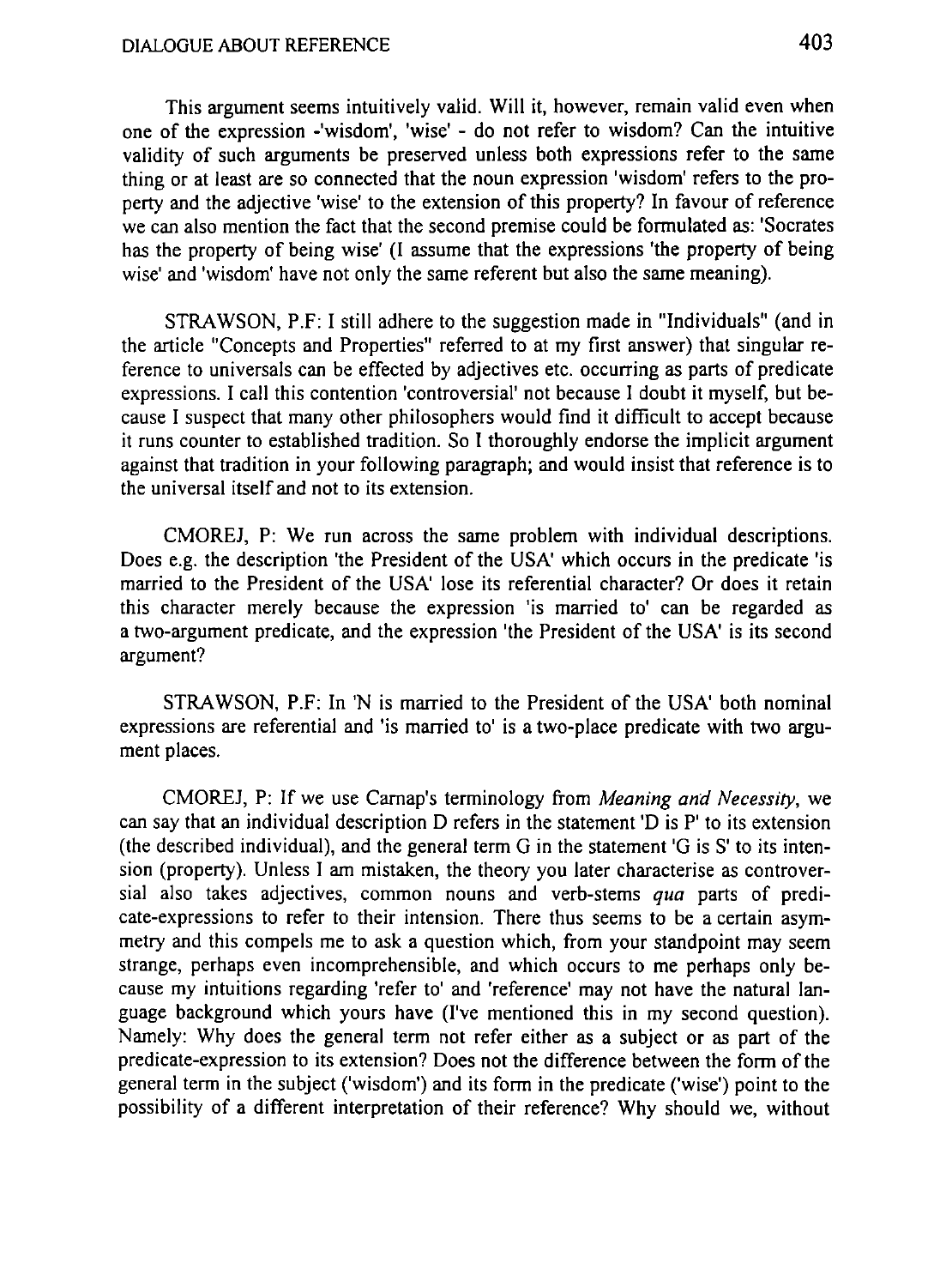further investigation, reject a conception according to which the general term occur**ring in the predicate does not refer to property (or relation) as such, but to its extension? Or are you o f the opinion that only expressions o f the form 'the class o f -(e)s' (as e.g. the expression 'the class o f philosophers') can refer to the extension o f general terms?D o these expressions refer to sets?**

**STRAWSON, P.F: O f course reference to particulars and reference to universals are different in that their objects are o f different categories. But there is no other asymmetry. When, making a singular reference to a particular man, I say 'the man speaking now is clever<sup>1</sup> , I attribute the individual universal cleverness to the individual particular man who in the circumstances fits the description. The particular man referred to is not the** *extension* **o f the phrase, or, o f course, its intension. When w e are discussing a particular** *use* **o f such a descriptive phrase, it makes n o sense to ask either for that** *use's* **intention or extension. The phrase** *itself* **may indeed have both: an intension (i.e. sense) and, more dubiously an extension (i.e. perhaps all men speaking anywhere at the moment o f utterance). S o I question there being any asymmetry involved in the 'controversial' view except that between reference to a particular o n the one hand and reference to the universal on the other.**

**CMOREJ, P:** In your analysis of singular statements 'S is P' you pick out the **copula 'is' as an indispensable constituent o f the predicate 'is P', which does not stand for anything, does not refer to anything, though you allow, at least within the controversial theory, that the expression 'P' does. Would you analyse in the same way also statements** of the form  $G(x_1, x_2, x_3, x_4)$ ? What is the predicate of this statement? Is it **the expression 'are in the relation'?**

**Does the copula 'is' occur also in statements such as 'Bill Clinton is an element o f the class o f Americans', or is there in this case instead o f the copula an expression for a class membership?**

**STRAWSON, P.F: First, relational statements in general. Take 'Othello loves Desdemona'. Here are three references: to the two particular s O and D , an ordered pair, and to the relational universal signified by the verb-stem 'love', the non-referential copulating function being performed in this case by the finite form o f the verb.** 

Now, the particular case of class membership: 'Clinton is a member of the class **o f Americans'. Here again there are three references: t o Clinton, to the class o f Americans** and to the relational universal of class-membership, the copula performing its **usual non-referential function.**

**CMOREJ, P:** Nearly half a century has passed since the publication of your ar**ticle** "On Referring". Your criticism of Russell's theory of descriptions has been ex**tremely influential and stimulating and has for five decades marked the development o f the theory o f description and meaning, not the least because in that article you introduced and applied several important concepts and nuanced distinctions which were completely new and cast a different light o n the entire topic o f reference. I have n o doubt that you were justified in criticising Russell o n the grounds that his theory**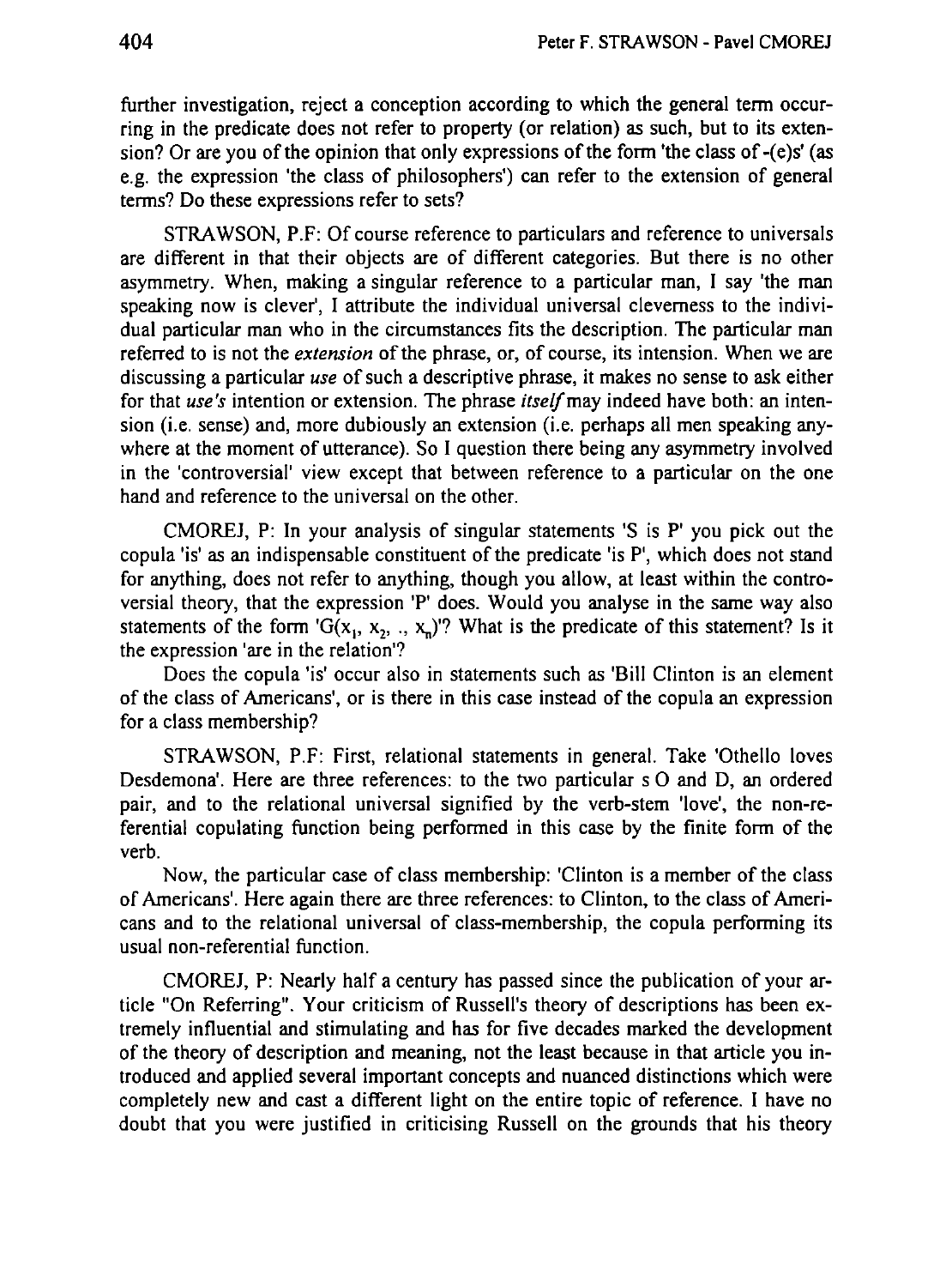ignores the way descriptions are used in natural language. Despite that, however, I cannot resist the impression that the controversy between you and Russell was *partly* due to a certain misunderstanding. Since the everyday notion of reference or denotation is neither unequivocal nor sufficiently sharp, it can be explicated in different ways. The result of the explication depends partly on our intuitions connected with the uses of the explicands, partly also on the aim we pursue in the explication.

It seems to me that Russell was not particularly interested or worried by the ordinary meaning and use of the expression 'reference' and 'denotation'. In his explication of the intuitive notion of reference he was aiming for a conception according to which the referent of the expression is the object which is already fully given by the meaning of the expression, so that its identification requires no empirical procedures, such as are needed, for example, when we wish to find out who or what is the referent of some empirical description. In his semantics he applied the principle of acquaintance with an affirmed proposition and with its subject matter, *i.e.* with what the proposition speaks of. In the case of descriptions we often lack this acquaintance with the referent and this might also have been one of the reasons why Russell denied them a referential character. His notion of reference has thus a purely logico-semantic, non-empirical, character. Had Russell not denied descriptions their referential character, the principle of acquaintance would have compened him to declare sense of some such entities as referents of empirical descriptions (something he could not do both because of his disagreement with Frege's semantics and because of his known 'robust sense of reality').

Your approach, however, was very different. You were, it seems to me, primarily concerned that your concept of reference should correspond as much as possible to its ordinary understanding and use. The result of your approach was an empirically pragmatic concept of reference, which undoubtedly provided a more adequate rendering of the intuitive concept of reference than does Russell's. By 'empirical character' of your concept of reference I mean the fact that the referent of many expressions can be determined only after we carry out certain empirical procedures (sometimes it is sufficient to look at the object, sometimes a demanding and complicated experiment is needed). If I am not mistaken, Russell rejected this understanding of reference because in his semantics he leans on the principle of acquaintance with what we speak of or about. So it seems to me that there may have arisen a misunderstanding between you and Russell due to the fact that each of you understood by reference something different and that your explication of the concept of reference was pursuing a different goal. How do you see this, after nearly 50 years since the publication of your article "On Referring"? Does it not seem to you that Russell's, or a Russellean, understanding of reference has also its justification and that it, in a certain sense, complements your understanding? Or do these two concepts seem to you incompatible?

STRAWSON, P.F: I agree entirely that Russell and I had quite different interests and objectives, so that in a sense our views simply passed each other by. My own interest was akin to that of the theoretical linguist in that I was concerned with the issue of how the various types of expression in question (singular definite descriptions,